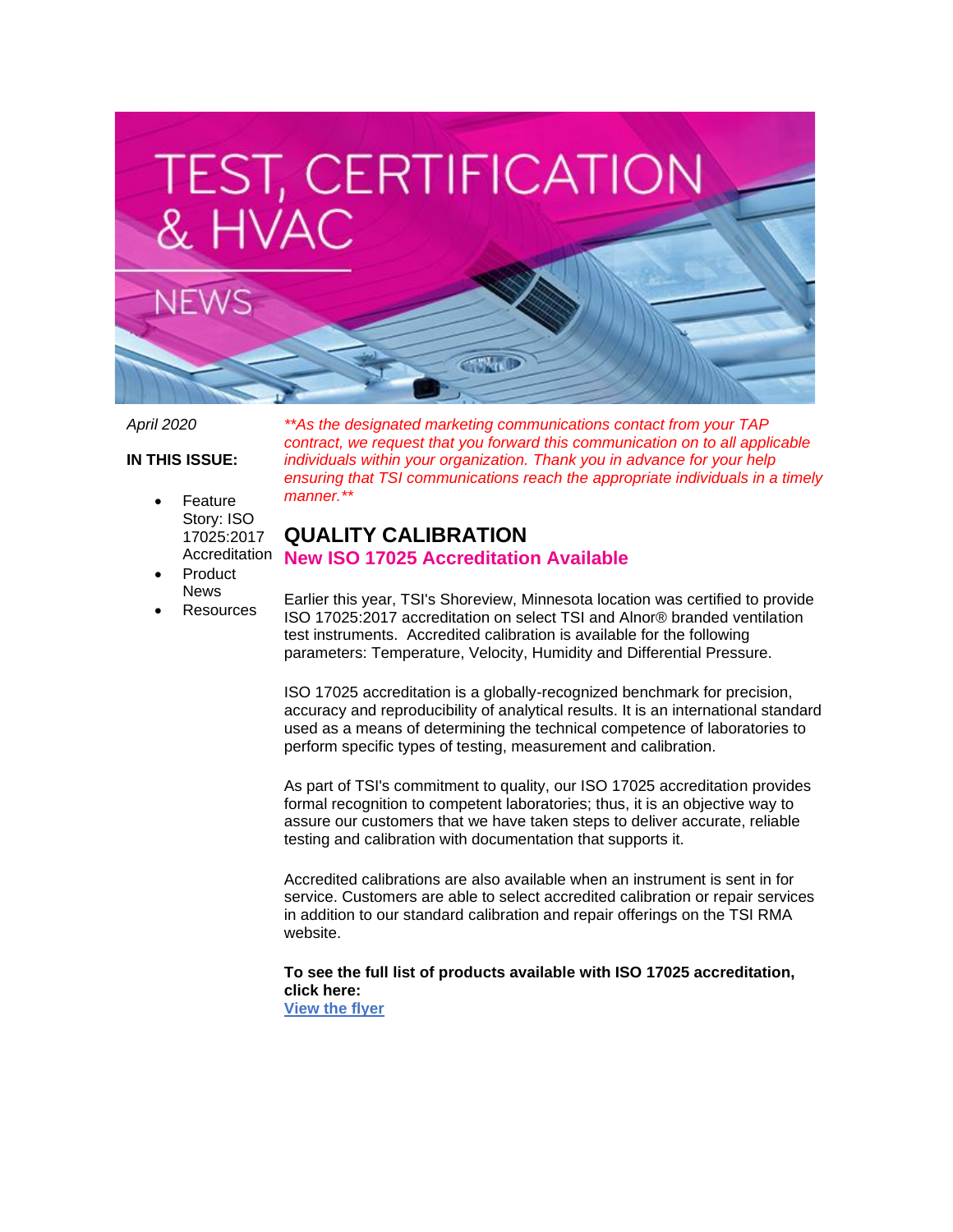

#### **PRODUCT NEWS >>**

### **New Accessory: 2' x 3' Hood and Frame Kit**

TSI's newest ventilation accessory is a 2 ft. x 3 ft. (610 mm x 915 mm) capture hood and frame kit (801216). The hood expands existing measurement capabilities by mounting directly to the base of Alnor EBT731, TSI AccuBalance 8380 and Airflow PH731 capture hoods. Available to order now on our website!

- Addresses unique air return vent size common in residential and small commercial buildings
- Easy to use no more ad hoc size creation using cardboard and duct tape
- Constructed of the same top quality frame and fabric as Alnor/TSI/AirFlow capture hoods

**LEARN MORE >>** 



#### **RESOURCES >>**

# **NEW VIDEO AVAILABLE**

**Operating the Airflow Instruments PANDA Duct Leakage Tester**